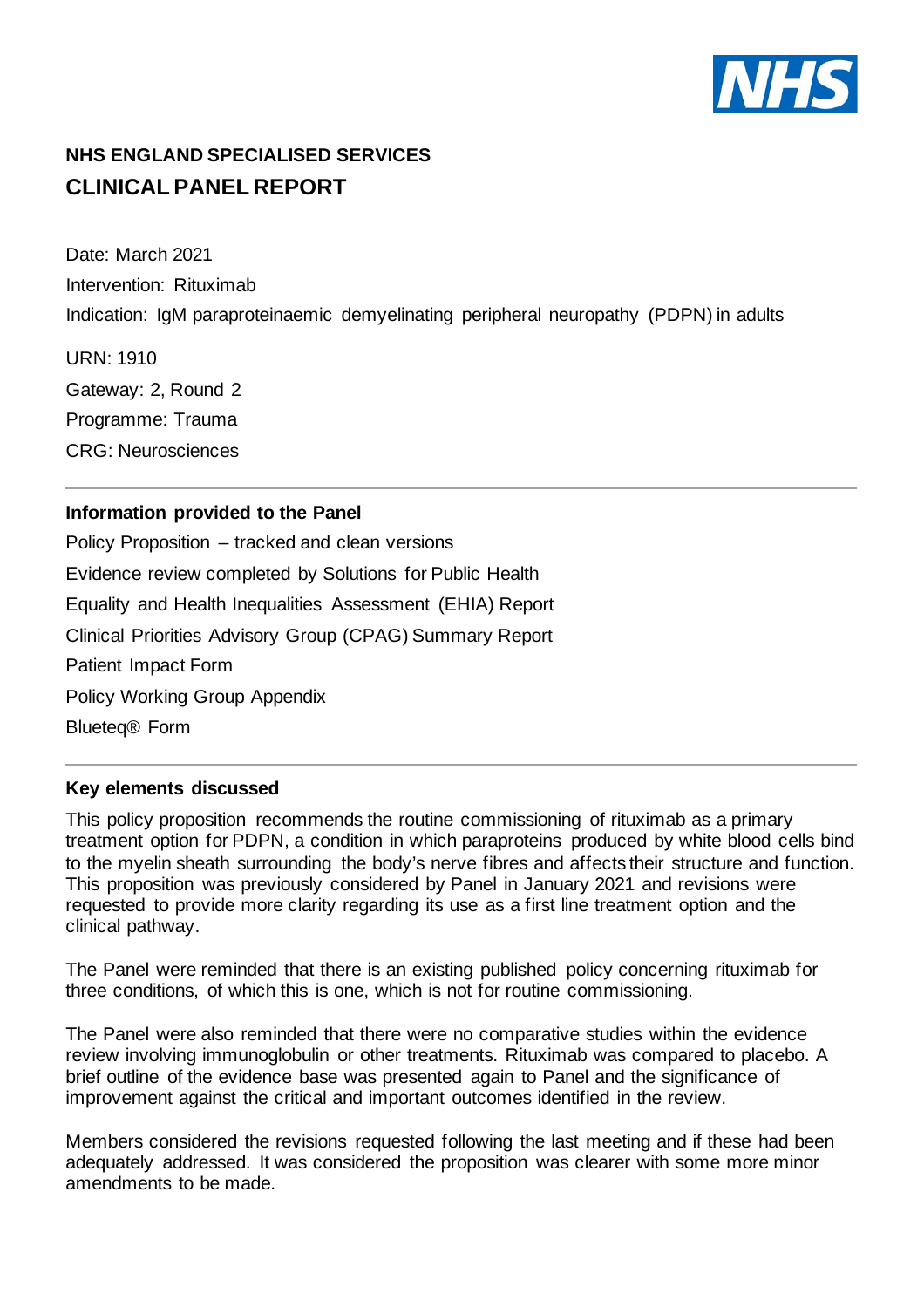Panel commented that some consideration was required when drafting the commissioning plan on how to communicate with IVIg Panels the need to review patients receiving IVIg with a view to switching treatment.

Blueteq® form – comments were made from members suggesting revisions were required.

EHIA – no additional comments received.

Patient Impact Form – no additional comments received.

#### **Recommendation**

Clinical Panel recommends that this proposition progresses as a routine commissioning proposition.

#### **Why the panel made these recommendations**

The Panel considered the revisions undertaken had clarified the positioning of the treatment in the clinical pathway.

### **Documentation amendments required**

Policy Proposition:

- A statement is required in the 'Committee Discussion' section as to why treatment is recommended as first line, when the evidence was against placebo. Clinical Effectiveness Team to add.
- Page 5 the sentence in paragraph two starting with 'It is anticipated that one cycle….' should read '…*because of* immunological resetting and indefinite remission'.

Blueteq® form:

- Question 2 the third line should say 'or' not 'and'.
- Question 4 stopping criteria. Response reviewed at 6 months and treatment stopped if no adequate response. This should refer to the continuation form to make it clearer that if an adequate response is seen then another cycle can be given.

Declarations of Interest of Panel Members: None received.

Panel Chair: James Palmer, Medical Director Specialised Services

## **Post Panel note:**

Policy Proposition:

• A statement is required in the 'Committee Discussion' section as to why treatment is recommended as first line, when the evidence was against placebo. Clinical Effectiveness Team to add:

Action completed: *The Clinical Effectiveness team have added a statement to this effect.*

• Page 5 – the sentence in paragraph two starting with 'It is anticipated that one cycle....' should read '…*because of* immunological resetting and indefinite remission'. Action completed: *This has been amended accordingly.*

Blueteq® form:

• Question 2 - the third line should say 'or' not 'and'. PWG response: *Following discussion with the clinical pharmacy lead It was decided to remove question 2. because it does not reflect the contents of the policy proposition.*